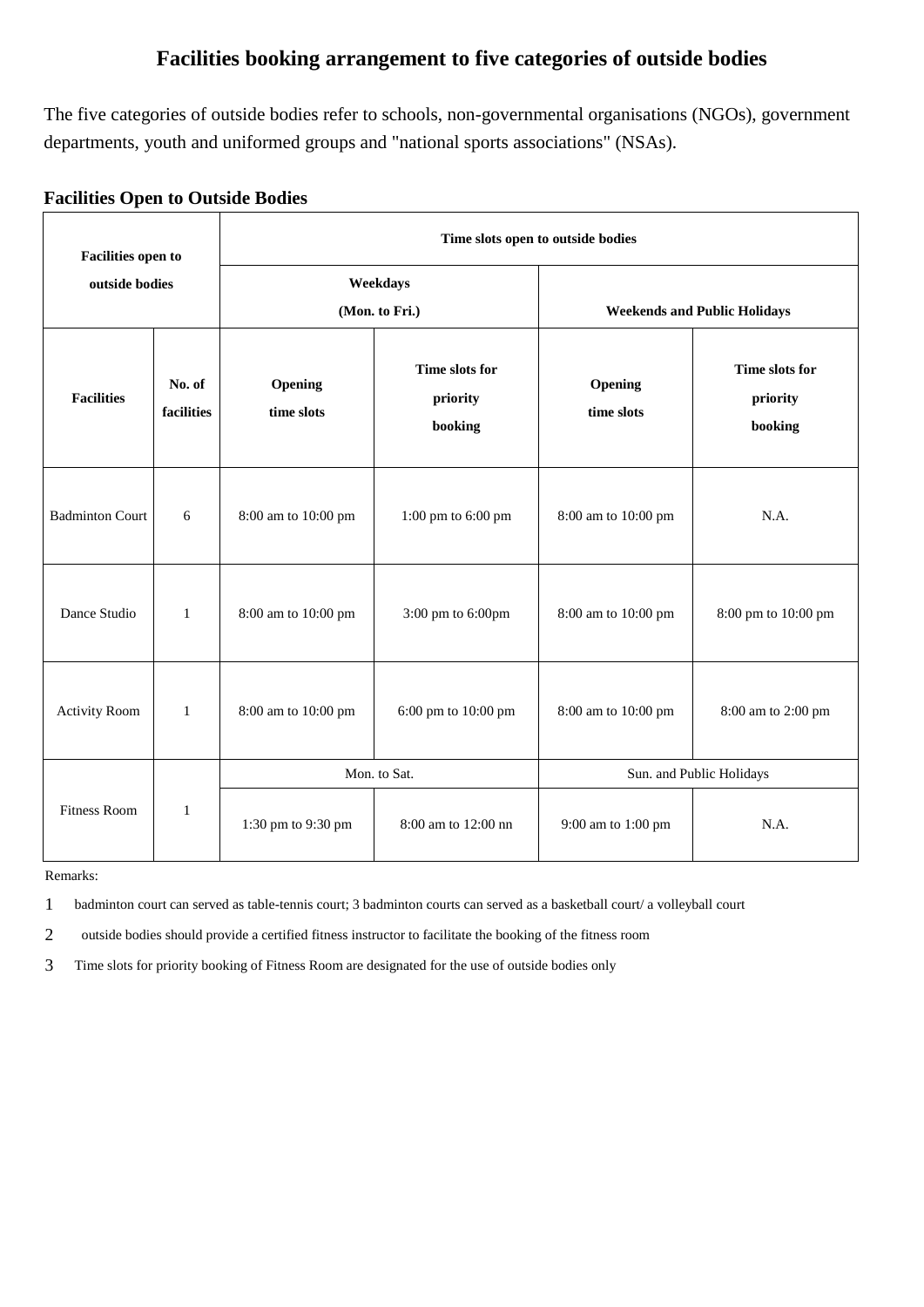| <b>Facilities</b>      |                      | Fees and charges for outside bodies<br>(Full rate)* | Fees and charges for outside bodies<br>(Concessionary rate) | <b>Categories of</b><br>outside bodies <sup>1</sup> eligible for |                                                                     |  |
|------------------------|----------------------|-----------------------------------------------------|-------------------------------------------------------------|------------------------------------------------------------------|---------------------------------------------------------------------|--|
|                        | <b>Non-Peak Hour</b> | <b>Peak Hour</b>                                    | <b>Non-Peak Hour</b>                                        | <b>Peak Hour</b>                                                 | concessionary rate                                                  |  |
| <b>Badminton Court</b> | \$30/hour            | \$45/hour                                           | \$16/hour                                                   | N.A.                                                             | Schools,<br>NGOs, NSAs, youth and<br>uniformed groups               |  |
| Dance Studio           | \$220/hour           | \$220/hour                                          | \$110/hour                                                  | N.A.                                                             | Schools,<br>NGOs, NSAs, youth and<br>uniformed groups<br>NGOs, NSAs |  |
| <b>Activity Room</b>   | \$200/hour           | \$200/hour                                          | N.A.                                                        | N.A.                                                             | Schools,<br>NGOs, NSAs, youth and<br>uniformed groups               |  |
| <b>Fitness Room</b>    | \$220/hour           | \$220/hour                                          | \$110/hour                                                  | N.A.                                                             | Schools,<br>NGOs, NSAs, youth and<br>uniformed groups               |  |

# **Fees and Charges for the Use of Facilities by Outside Bodies**

1. The five categories of outside bodies refer to schools, non-governmental organisations (NGOs), government departments, youth and uniformed groups and "national sports associations" (NSAs).

Remarks:

Non-peak Hour : 8:00am to 6:00pm (Mon - Fri)

Peak Hour : 6:00pm to 10:00pm (Mon - Fri) & 8:00am to 10:00pm (Weekends & Public Holidays)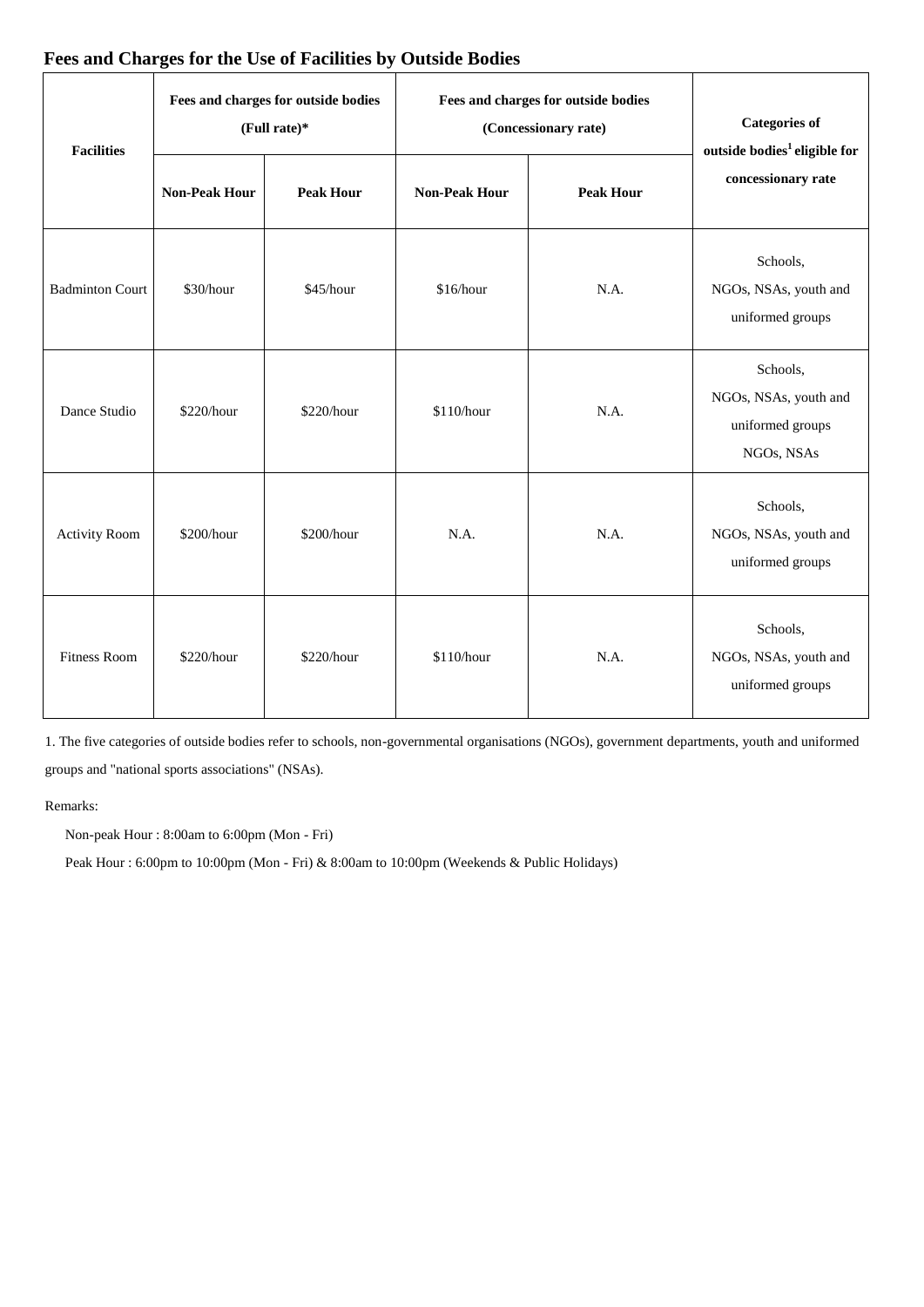# **Application Requirements for the Use of Facilities by Outside Bodies**

#### **(1) Application form to be used**

A sample copy of application form is attached (Appendix A).

#### **(2) Booking procedures for normal booking**

Applicants must submit the completed application forms by fax or in person to the Club at least 14 days before the date of use of the facilities. The applications will be processed on a first-come-first served basis.

#### **(3) Booking procedures for "priority" booking**

Applicants must submit the completed application forms in person to the TPSA at least 2 months before the date of use of the facilities. The applications will be processed according to the priority of applicant. i.e. outside bodies shall have priority over the use of facilities. Priority booking will be done month by month. If more than one application for the same session from outside bodies are received, there will be a draw at the 10th of each month (if it falls on a weekend or public holiday, the draw will be arranged to the following working day). For example, applicants submit applications before 31 January (priority booking for April); a draw will be arranged on 10th February.

#### **(4) Processing time**

For normal booking, applicants will be informed of their application results within 7 days upon receipt of the completed application forms. For priority booking, applicants will be informed of their application results within 3 working days after the draw of each month.

#### **(5) Methods of payment**

Payment can be made by cheque or cash within 7 days after the confirmation of successful advanced booking.

#### **(6) Terms and conditions of using the facilities (if applicable)**

Applicants shall observe the Rules and Regulations of TPSA which govern the use of facilities.

### **(7) Contact**

 For enquiry, please contact our Ms Becky Chung / Mr. Dick Au By fax: 2666 7910 By email: tpsa@tpsa.org.hk By phone: 2664 8661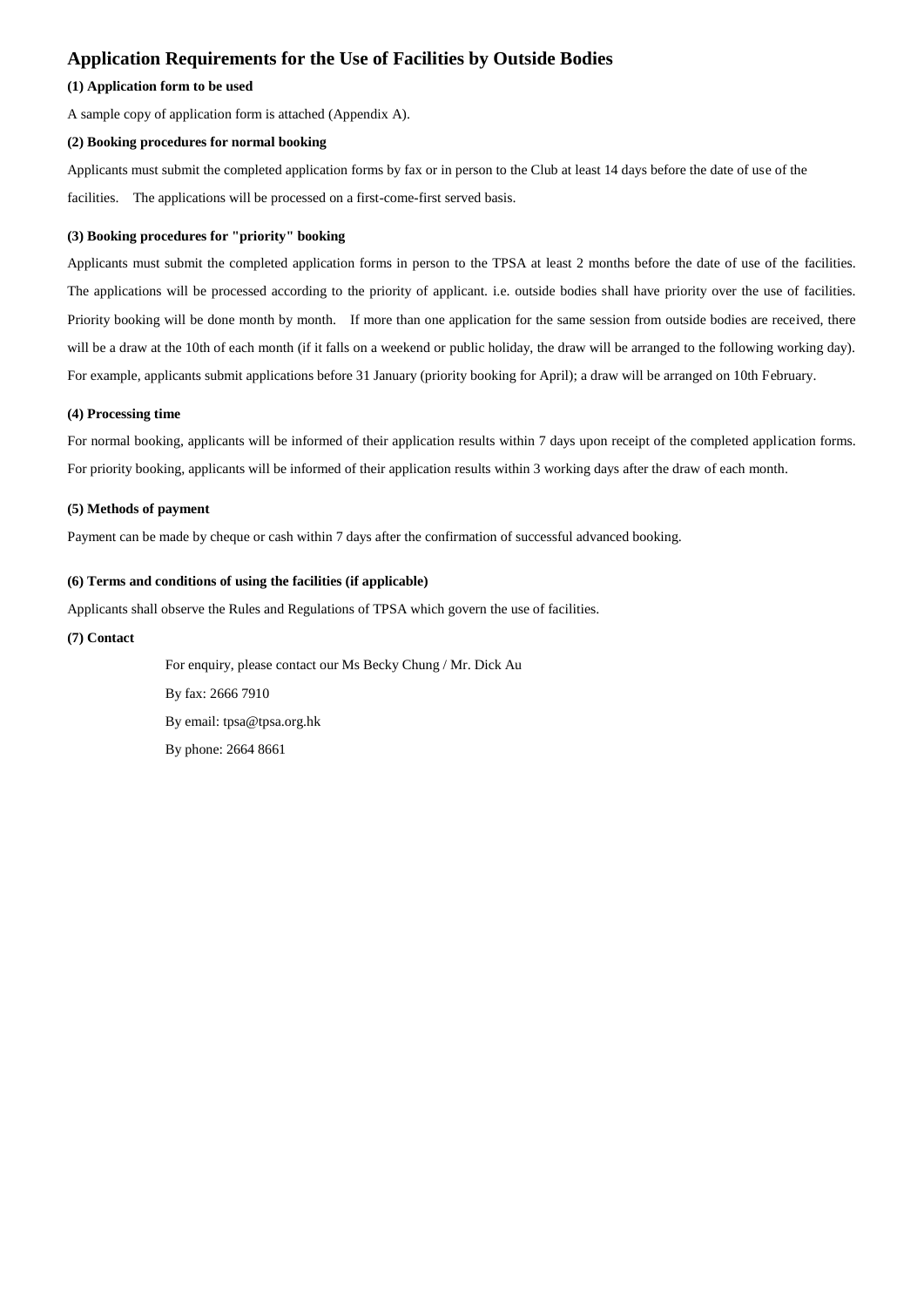# **Facilities Open to Players or Representative Squads of "national sports association" (NSAs)**

| <b>Facilities open to</b><br>players or representative<br>squads of NSAs |                   | Time slots designated for players or representative squads of NSAs |                                     |  |  |
|--------------------------------------------------------------------------|-------------------|--------------------------------------------------------------------|-------------------------------------|--|--|
| <b>Facilities</b>                                                        | No. of facilities | Weekdays<br>(Mon. to Fri.)                                         | <b>Weekends and Public Holidays</b> |  |  |
| Badminton<br>Court                                                       | $\mathfrak{Z}$    | $1:00~\mathrm{pm}$ to $3:00 \mathrm{pm}$                           | N.A.                                |  |  |
| Dance<br>Studio                                                          | $\mathbf{1}$      | 1:00 pm to 3:00pm                                                  | N.A.                                |  |  |
| Activity<br>Room                                                         | $\mathbf{1}$      | N.A.                                                               | 2:00 pm to 10:00 pm                 |  |  |
| Fitness<br>Room                                                          | $\mathbf{1}$      | Mon. to Sat.                                                       | Sun. and Public Holidays            |  |  |
|                                                                          |                   | N.A.                                                               | 2:00 pm to 10:00 pm                 |  |  |

### Remarks:

1 outside bodies should provide a certified fitness instructor to facilitate the booking of the fitness room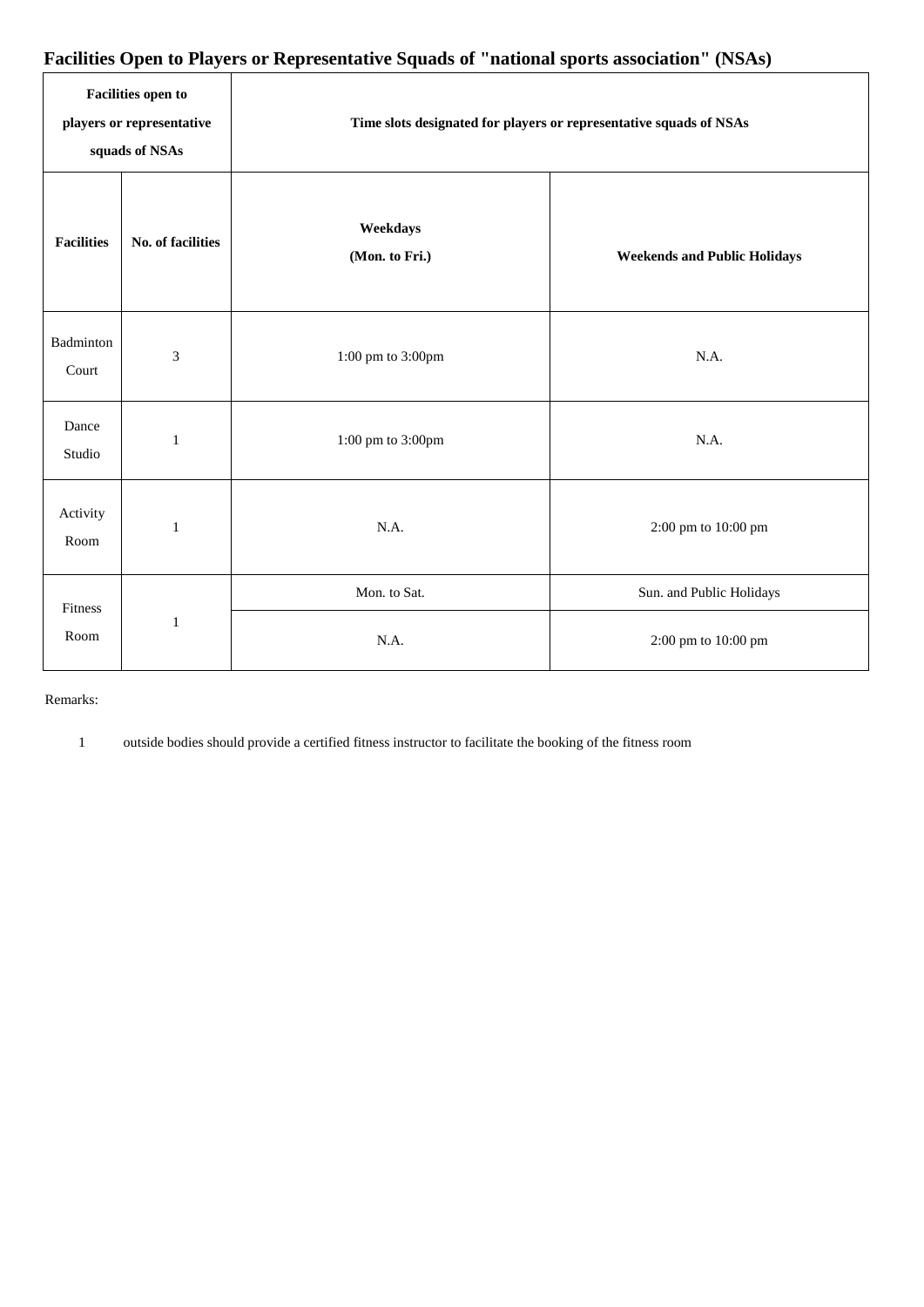# **Fees and Charges for the Use of Facilities by Players or Representative Squads of "national sports associations" (NSAs)**

| <b>Facilities</b>      | Fees and charges for players or representative squads of NSAs |                  |  |  |
|------------------------|---------------------------------------------------------------|------------------|--|--|
|                        | Non-peak Hour                                                 | <b>Peak Hour</b> |  |  |
| <b>Badminton Court</b> | $\$16/hour$                                                   | \$45/hour        |  |  |
| Dance Studio           | \$110/hour                                                    | \$220/hour       |  |  |
| Activity Room          | 200/hour                                                      | \$200/hour       |  |  |
| <b>Fitness Room</b>    | \$110/hour                                                    | \$220/hour       |  |  |

Remarks:

Non-peak Hour : 8:00am to 6:00pm (Mon - Fri)

Peak Hour : 6:00pm to 10:00pm (Mon - Fri) & 8:00am to 10:00pm (Weekends & Public Holidays)

Application Requirements for the Use of Facilities by Players or Representative Squads of "national sports associations" (NSAs) is the same as "Application Requirements for the Use of Facilities by Outside Bodies" listed in previous page.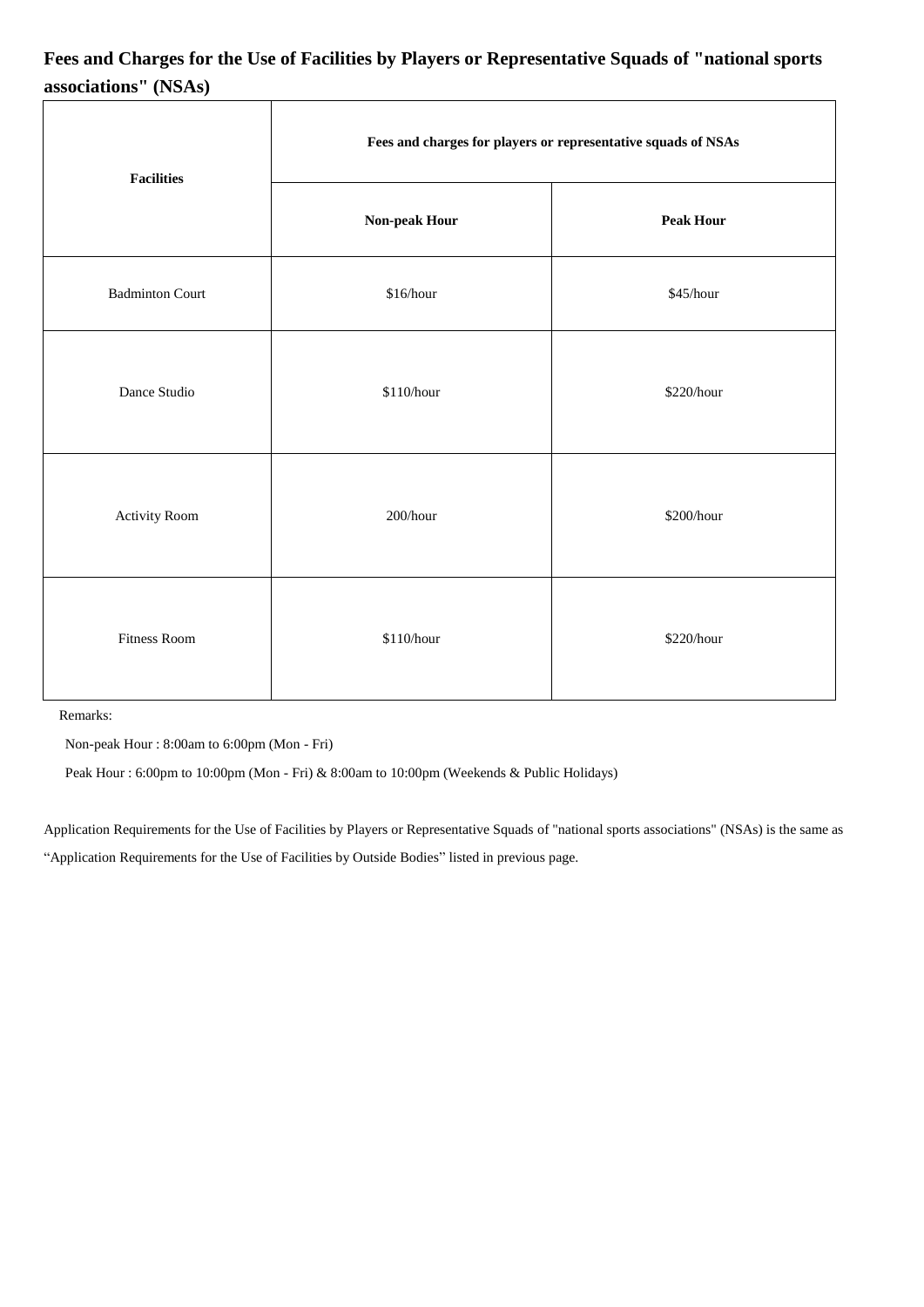# **Application Requirements for the Staging of International Events**

# **(1) Application form to be used**

A copy of application form is attached (Appendix A).

### **(2) Booking procedures**

Applicants must submit the completed application forms to the TPSA for approval. Applicants are allowed to make advance booking of facilities one year prior to the proposed event date.

### **(3) Processing time**

Applicants will be informed of their application results within 28 working days after submission of completed application form.

### **(4) Methods of payment**

Payment should be made by cheque or cash at least 3 months before the event date.

# **(5) Terms and conditions of using the facilities (if applicable)**

Applicants shall observe the Rules and Regulations of TPSA which govern the use of facilities.

### **(6) Contact**

 For enquiry, please contact our Ms. Becky Chung / Mr. Dick Au By fax: 2666 7910 By email: tpsa@tpsa.org.hk By phone: 2664 8661

### **(7) Fees and charges**

The successful applicant is required to pay the charges for the use of facilities. Please refer to the "Fee and Charges for the Use of Facilities by Outside Bodies" for details.